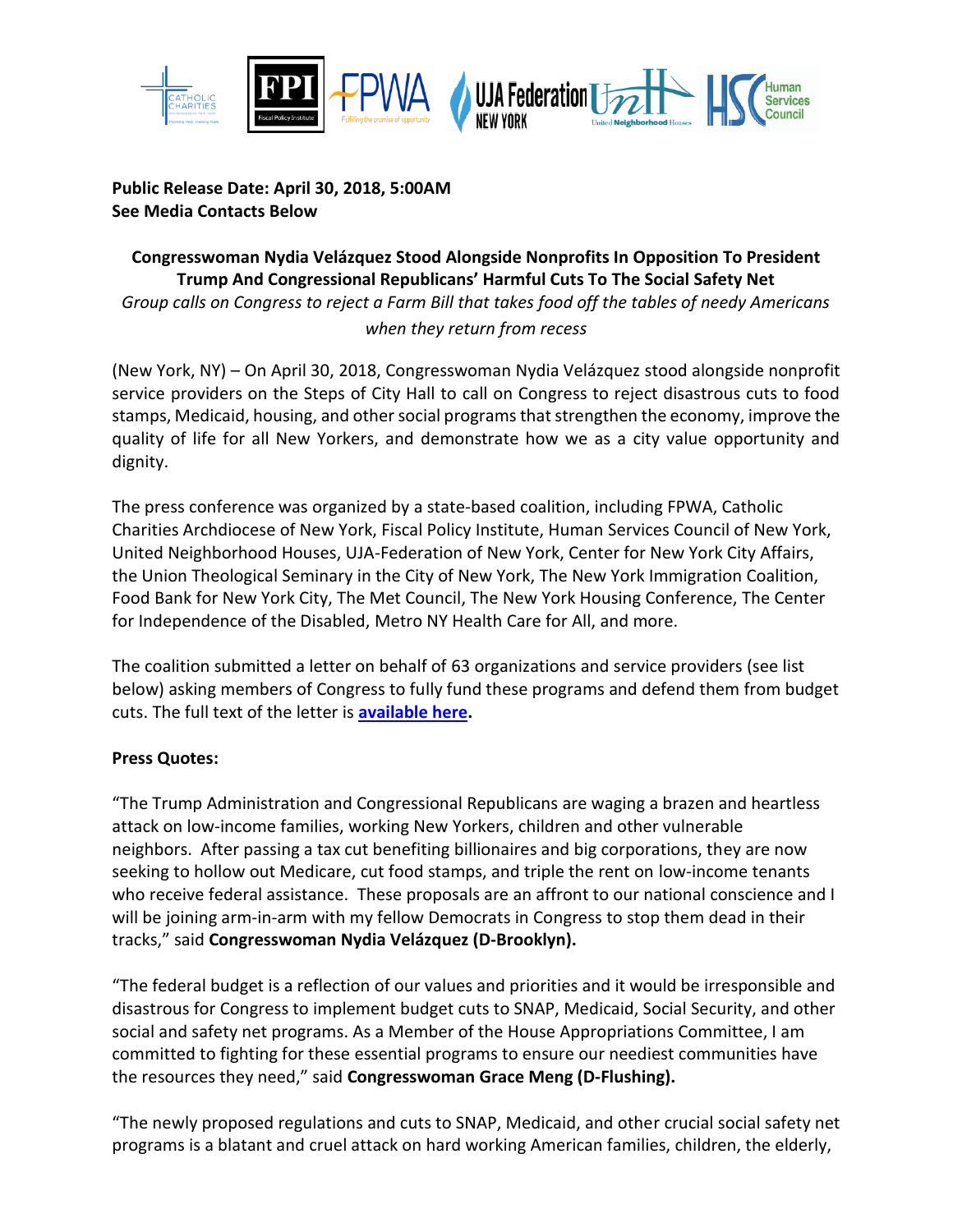

and people with disabilities. These programs are crucial to those who are trying to maintain a decent quality of life and provide for their families, despite impoverished circumstances. In 2017, the SNAP program delivered close to \$64 billion in much needed economic benefits to Americans across this nation. It has helped families avoid food insecurity by giving them access to healthy food options each month while contributing to the economy and job creation in our communities. I will not support these unwarranted cuts and such callous, mean spirited legislation that attacks the most vulnerable among us," said **Congresswoman Yvette Clarke (D-Crown Heights, Prospect Lefferts Gardens, Flatbush, East Flatbush, Ditmas Park, Park Slope, Midwood, Sheepshead Bay, Brownsville).**

"Too many in Congress are still fixated on slashing the safety net, and predictably cite the soaring federal deficit exacerbated by the outlandish \$1.4 trillion in tax cuts as they seek to make deep cuts to services that support low- and middle-income families, children, older adults, and people with disabilities. Stopping the Farm Bill is the most important thing we can do right now in stopping the Trump administration from dismantling the safety net through "welfare reform," code words for cutting SNAP, housing, Medicaid, and other critical programs," said **Jennifer Jones Austin, Chief Executive Officer and Executive Director, FPWA.**

"More than 750,000 New Yorkers depend on settlement houses for access to essential services ranging from early childhood education, to workforce development, to housing assistance, to home delivered meals for seniors," said **Susan Stamler, Executive Director, United Neighborhood Houses**. "Misguided efforts by Members of Congress continue to use these services as bargaining chips in the federal budget discussion - when in fact cuts to the safety net would jeopardize the wellbeing of children, families and adults across the country. The irony is that Medicaid, stable housing, food and other critical programs actually strengthen neighborhoods and the economy by improving opportunity for all. We call on Congress to fully fund safety net programs and defend them from budget cuts, ensuring all people in our country have access to the services they need to live healthy and productive lives."

"Congress seems poised to impose significant cuts and stricter work and training requirements on low-income families across the country that rely on SNAP (Food Stamps). With nearly 15 percent of the state's population, and over one million children relying on SNAP benefits to make ends meet, we need the New York Congressional delegation to stand up against these harmful cuts. Nearly half of all SNAP recipients are in families with members who are elderly or disabled and nearly half a million are working and still qualifying for benefits," said **Ron Deutsch, Executive Director, Fiscal Policy Institute.** "Proponents of more stringent work requirements fail to realize that many recipients are already working and many want to work but face significant challenges to joining the labor force. For these people, adding requirements without removing barriers may do more harm than good."

"New York City human services providers improve the physical, emotional, and economic health and well-being of over 2.5 million New Yorkers every year and know how real the challenges are for families across our State. The proposed cuts to essential programs like SNAP, housing, and Medicaid undermine their road to economic prosperity. New York's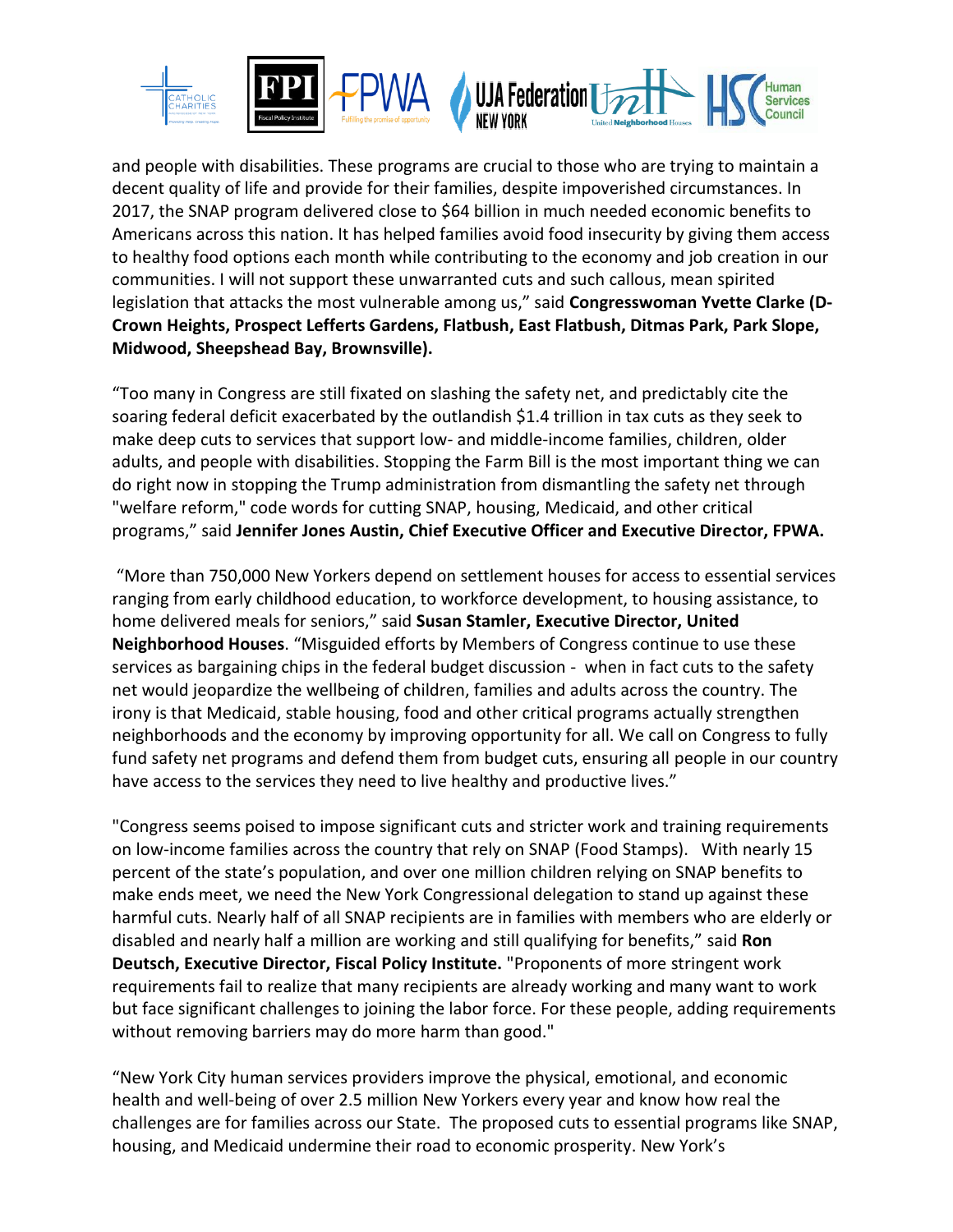

representatives have an obligation to protect the well-being of these New Yorkers by ensuring these proven programs remain in place," said **Michelle Jackson, Deputy Director, Human Services Council.**

"Trump's 'public charge' proposal doesn't make America great - it just makes it poorer. The President would inflict widespread suffering by forcing immigrant families to make an impossible choice between legal status, and the safety and well-being of their loved ones. Under this proposed new rule, children would lose their health insurance, immigrant families would struggle to keep a roof over their heads, and infants would go hungry. Our federal budget should cut pork from somewhere else– not steal food away from our tables," said **Steven Choi, Executive Director, New York Immigration Coalition.**

"As an organization that overwhelmingly serves residents of public housing in Western Queens, we at Riis Settlement are horrified by the proposed cuts in SNAP, Medicaid and other vital benefits for low-income and working class New Yorkers. Our communities cannot shoulder any more of the burden of tax cuts for the rich and for large corporations and it's time to say enough is enough," said **Christopher Hanway, Executive Director, Jacob A. Riis Neighborhood Settlement.**

"Instead of investing in HUD programs that are effective in preventing homelessness, building communities and providing needed affordable housing, President Trump proposes to slash the HUD budget and raise rents for families struggling to afford basic needs. In the face of a growing affordable housing crisis, now is the time to preserve public housing and build new affordable housing in New York and across the country," said **Rachel Fee, Executive Director, New York Housing Conference.** 

"The budget issue is a moral issue, and this budget is part of Congress' attempt to transfer our tax dollars from the poor to the rich," said **Jonathan Soto, Associate VP of Strategic Initiatives, Union Theological Seminary**. "Our faith traditions call us to serve our neighbors and stand against injustice. Union stands with NYC's service provider community to let Washington know that the time to turn the budget from an immoral to a moral one is now."

"The federal government proposals to cut SNAP, Medicaid and other public benefits, in addition to proposed regulations that foster fear, represent a blatant attack on people of color, immigrants, and low-income New Yorkers," said **Wayne Ho, President & CEO, Chinese-American Planning Council**. "In New York City, one out of every four Asian American struggles with poverty. Many of our community members rely on these public programs to make ends meet, and we should be expanding access instead of restricting it."

"SNAP is a lifeline that enables 1.6 million New York City residents put needed food on the table. With its drastic cuts to SNAP, the House Agriculture Committee's Farm Bill takes an axe to a resource that children, veterans, seniors and working families rely on. As one of the nation's largest food banks, we understand that ending hunger is a shared responsibility that charity cannot shoulder alone. SNAP provides more meals in New York City in two months than the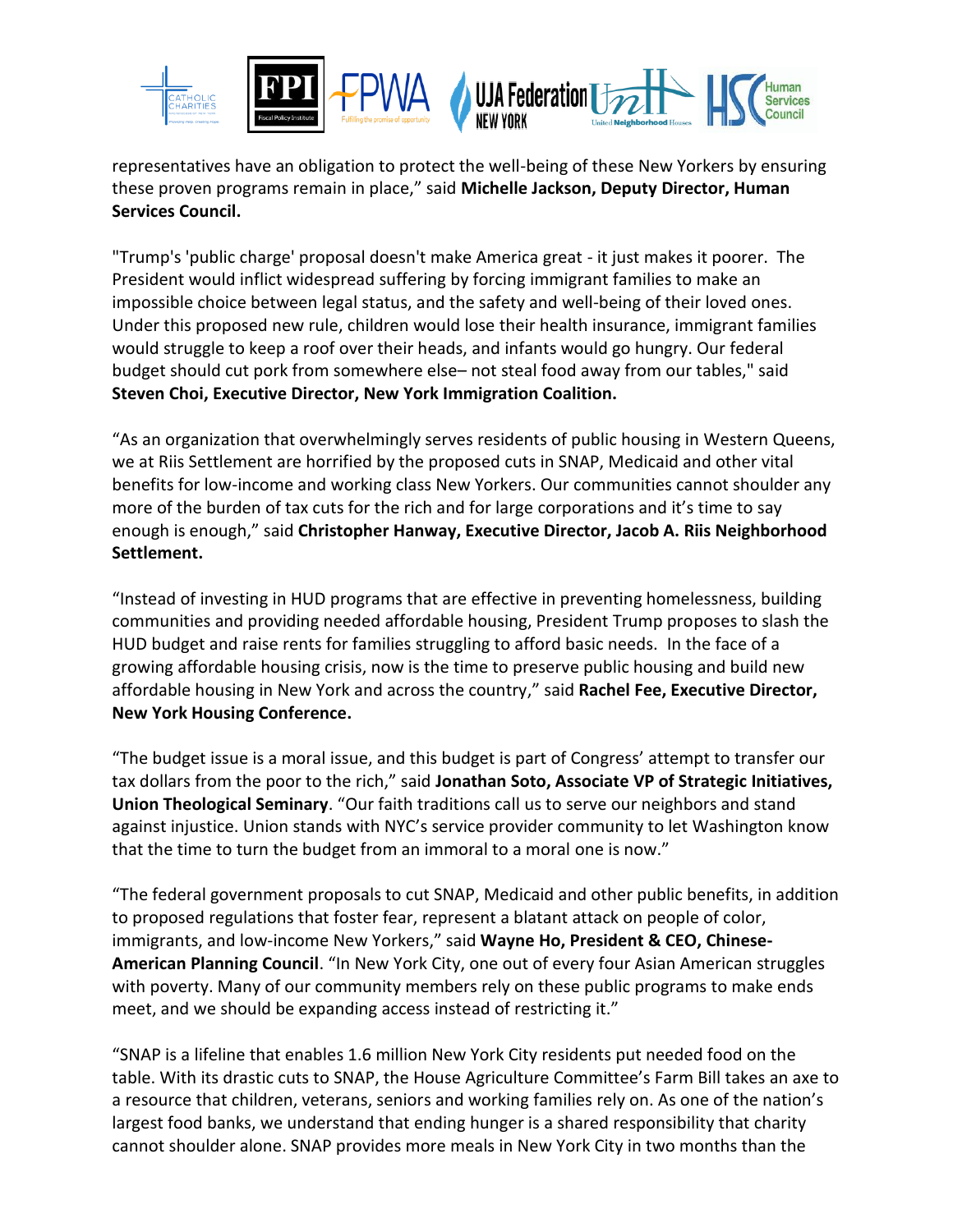

entire network of food pantries and soup kitchens does in a year," said **Triada Stampas, Vice President for Research & Public Affairs, Food Bank For New York City**. "Measures such as those proposed in this Farm Bill would only increase our city's Meal Gap and place an unbearable strain on families, food pantries and soup kitchens already struggling with food shortages. We stand with social service providers from across New York to reject the notion that the Federal Budget can be fixed on the backs of those with the least."

"At Safe Horizon, we see how public benefits can help provide stability and a path to safety for victims of violence and abuse," said **Liz Roberts, Deputy CEO, Safe Horizon**. "For a domestic violence survivor fleeing her abuser, public assistance through TANF can serve as a temporary but essential bridge while she enters shelter and looks for work and safe housing. For a homeless young person living on the streets, SNAP can provide access to healthy food that doesn't require an exploitative exchange for sex. For a sexual assault survivor grappling with the effects of PTSD, Medicaid can provide a bridge to trauma-informed mental health treatment and recovery. These and other public benefits are essential for victims of violence and abuse across New York City and the country, and imposing greater work requirements and sanctions on these programs will only create more barriers for victims as they try to heal and rebuild their lives. We urge the White House and Congress to strengthen these programs rather than undermine their effectiveness."

"The federal proposals to cut SNAP, Medicaid and other critical public benefits would only serve to exacerbate hunger and poverty. The impact on the working poor, children and seniors would be devastating, effectively obliterating any opportunities for families to escape cyclical poverty and become self-sufficient. The proposed \$213 billion dollar cuts to SNAP alone have a ripple effect that extends far beyond a food budget. Studies show that families put off rent, utility costs and medical expenses in order to afford food. As one of the largest Jewish social safety net programs in the U.S., Met Council is acutely

aware that charity alone cannot remedy these cuts. We ask the New York Congressional delegation to fight against these devastating cuts," said **Jessica Hughson-Andrade, Director Benefits Access, Met Council.**

"The proposed federal regulations and budget cuts to essential programs like SNAP, affordable housing, and Medicaid undermine the path to self-sufficiency of the over 2,000 homeless New Yorkers that we serve each year. This, among other things, jeopardizes their housing stability as well as compromises their already often fragile, mental and physical health. It also is costineffective, increasing the usage of costly emergency rooms and homeless shelters. We look to Congress to execute its power to provide for the general welfare of the United States and reject the Administration's efforts to erode the diminishing safety net," said **Frederick Shack, CEO, Urban Pathways, Inc.**

"52% of households using SNAP to meet their food needs have a disabled household member," **said Paula Wolff Senior Benefits Counselor at Center for Independence of the Disabled in New York**. "Many households could lose their benefits because they didn't meet the criteria for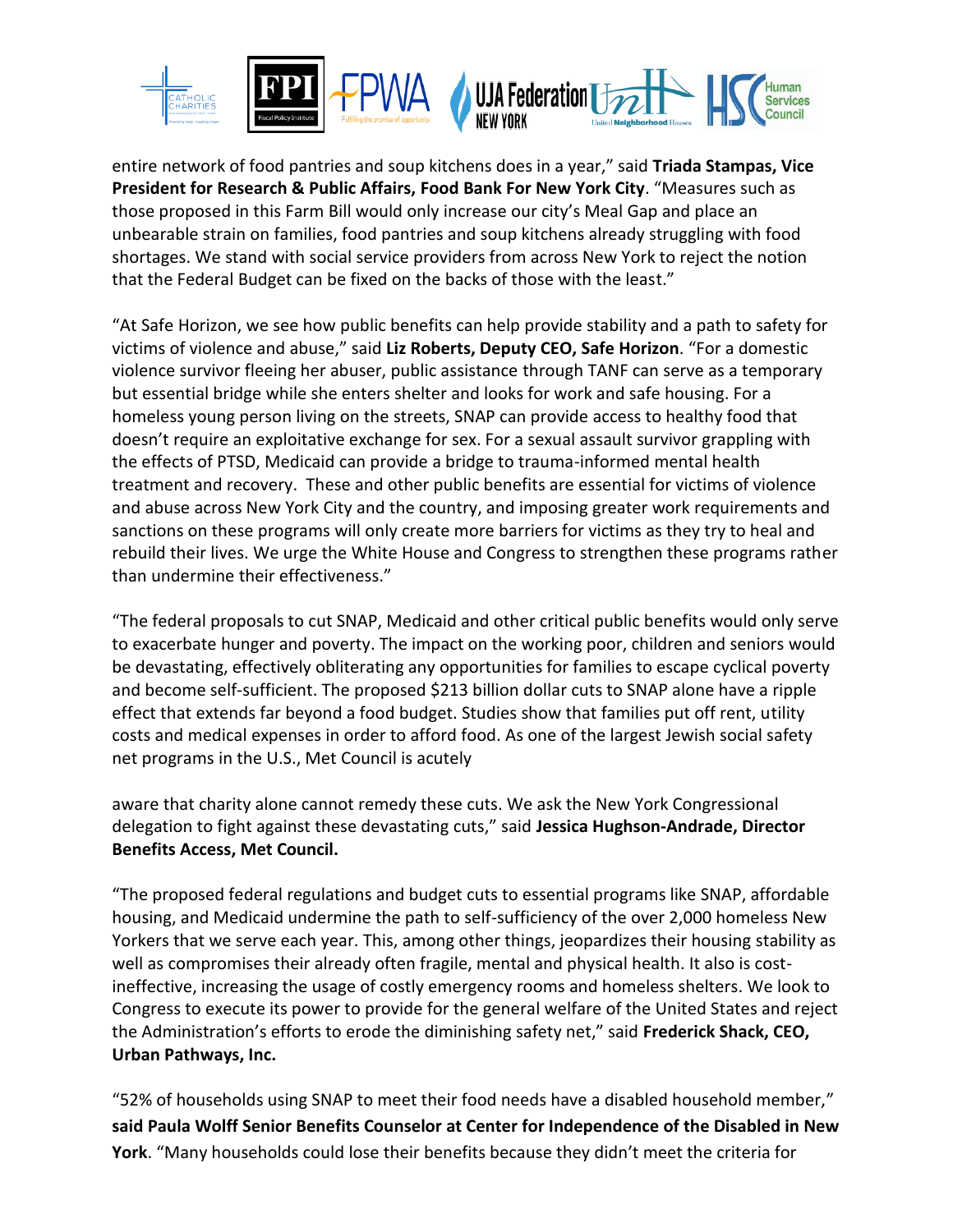

limited exemptions, didn't understand that they qualify for an exemption, struggled to provide the documentation to prove they qualify — or caseworkers either didn't process the materials on time or made mistakes in assessing recipients' circumstances."

### **Media Contacts**:

Ron Deutsch, Executive Director, FPI | [deutsch@fiscalpolicy.org](mailto:deutsch@fiscalpolicy.org) Michelle Jackson, Deputy Director, HSC | [jacksonm@humanservicescouncil.org](mailto:jacksonm@humanservicescouncil.org) Sherice Brammer, Communications Associate, FPWA | [sbrammer@fpwa.org](mailto:sbrammer@fpwa.org) Rachel Noerdlinger, Mercury | rnoerdlinger@mercuryllc.com Lena Cohen, Civic Engagement Associate, UNH | cohen@unhny.org Jonathan Soto, Associate VP of Strategic Initiatives, Union Theological Seminary | [jsoto@uts.columbia.edu](mailto:jsoto@uts.columbia.edu) Avi Small, Food Bank For New York City [| avi@risaheller.com](mailto:avi@risaheller.com) Wayne Ho, President and CEO, CPC | [who@cpc-nyc.org](mailto:who@cpc-nyc.org) Brian Pacheco, Director of Communications & Media Relations, Safe Horizon [|Brian.Pacheco@safehorizon.org](mailto:%7CBrian.Pacheco@safehorizon.org) Christopher Hanway, Executive Director, Jacob A. Riis Neighborhood Settlement | [chanway@riissettlement.org](mailto:chanway@riissettlement.org) Arianna Rosales, New York Immigration Coalition | [press@nyic.org](mailto:press@nyic.org) Jessica Hughson-Andrade, Director, Benefits Access, Met Council | [jhughs@metcouncil.org](mailto:jhughs@metcouncil.org) Frederick Shack, CEO, Urban Pathways | [fshack@urbanpathways.org](mailto:fshack@urbanpathways.org) Rachel Fee, New York Housing Conference | rachel.fee@thenyhc.org Jessica Powers, Director of Comms and Ed, The Center for Independence of the Disabled | [jpowers@cidny.org](mailto:jpowers@cidny.org)

# **List of Organizations Supporting Signatories**

The Children's Village University Settlement Sunnyside Community Services Jacob A. Riis Neighborhood Settlement GOSO The Alliance for Positive Change LEHSRC GRAHAM WINDHAM Park Avenue Christian Church (DoC)/ UCC Brooklyn Kindergarten Society Partnership with Children East Harlem Block Nursery, Inc. Mohawk Valley CAA New York Democratic County Committee Schenectady Community Action Program, Inc. Greater New York Labor Religion Coalition New York State Assembly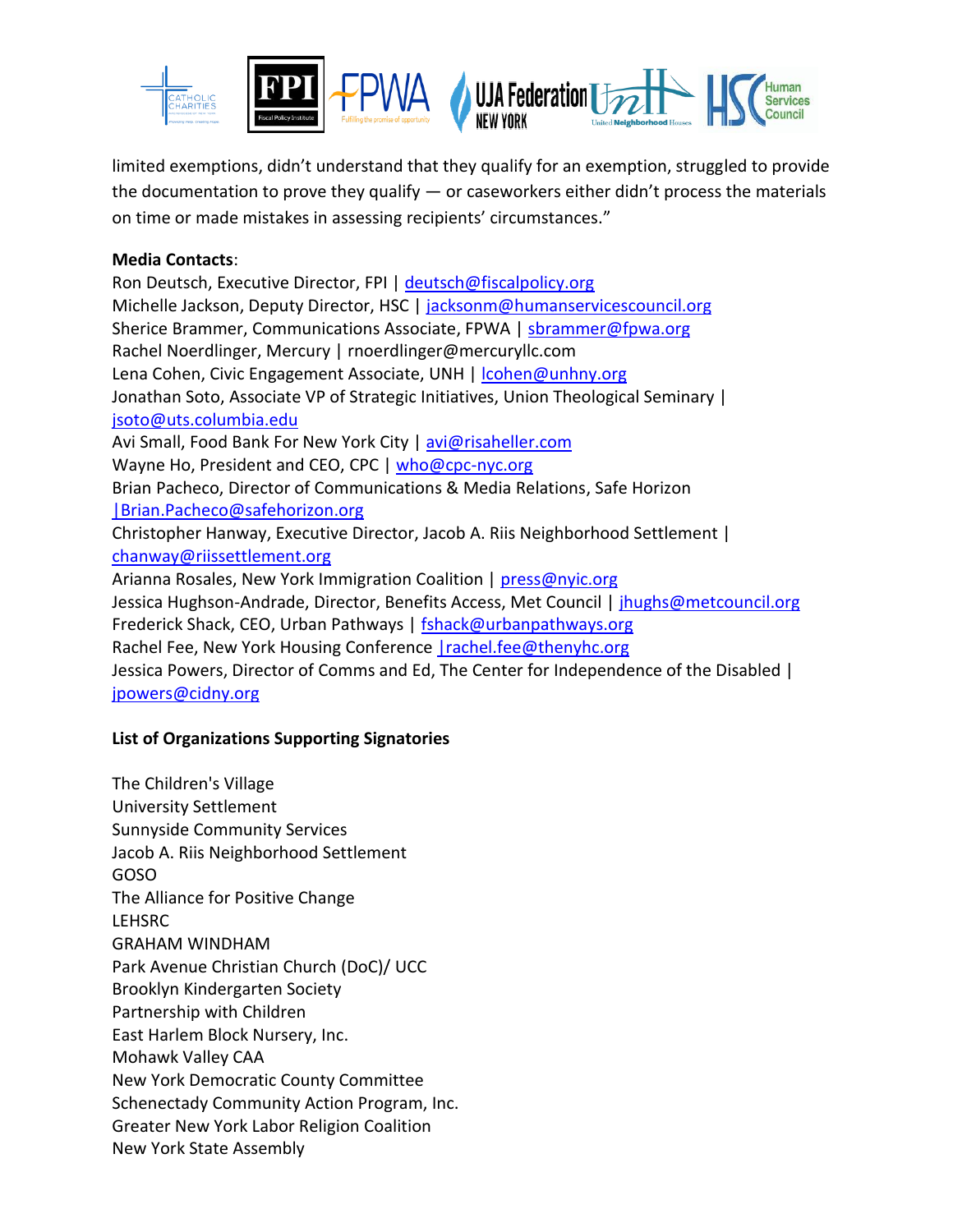

NYS Assembly Community Resource Exchange (CRE) SCO Family of Services HCCI Chinese American Planning Council, Inc Heights and Hills Citizen Action of New York ROCitizen New York Association on Independent Living ATLI- Action Together Long Island NYSCAA New York Immigration Coalition Catholic Charities of Chemung & Schuyler Counties CDRC Labor-Religion Coalition of NYS Catholic Charities Professional Staff Congress Catholic Charities of Chemung/Schuyler Family Reading Partnership of Chemung Valley New York State Network for Youth Success NAMI Albany County Central Federation of Labor Food & Water Watch Jewish Family Service Metro New York Health Care for All Alliance for Positive Change MercyFirst Center for Independence of the Disabled in New York, Queens (CIDNY) SiCM - Schenectady Community Ministries Coalition for the Homeless CIDNY Citizen Action of NY PEF Retiree Urban Parhways, Inc Community Food Advocates PSC/CUNY AFT Local 2334 New York StateWide Senior Action Council Early Care & Learning Council Urban Pathways African Services Committee Day Care Council of New York New York State Community Action Association Supportive Housing Network of New York, Inc The Radical Age Movement